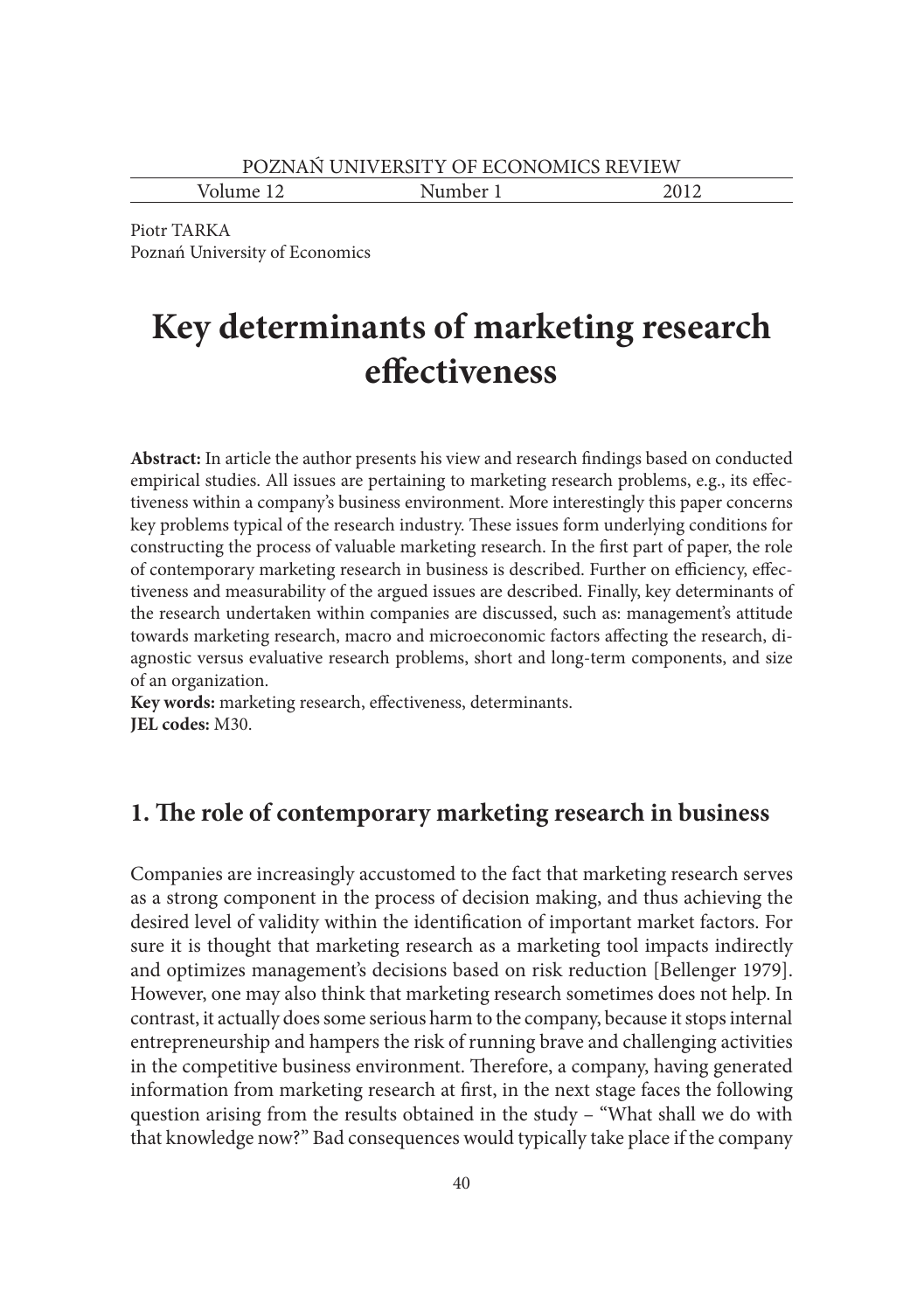adopted the research studies results recklessly or accepted the results of marketing research as an axiom. The role of any marketing research is not to replace someone in a decision-making process but to simply help decision-makers to some extent. Taking too much risk and relying heavily only on market information might sometimes trap many marketing managers who misunderstand the basic notion of such an application of marketing research [Grønholdt & Martensen 2006].

The role of marketing research studies is therefore to reinforce the company's management on the righteousness and correctness of their decisions to be undertaken at present or in the future. Much of the research conducted for business purposes depends heavily on ad hoc studies. In such cases they must relate to specific decisions to be undertaken at certain moments and in risky situations. The results of these studies must support a decision making process. And marketing research often may end with a workshop to help make a valid (good) decision. But also, as it frequently happens, they (vice versa) may confuse managers' thinking and discourage them from making any decision, for the research results might show other opposite unfortunate directions in market activities. In conclusion, marketing research should certainly be used to minimize the risk of wrong decisions, but it cannot deliver a 100% proof. Research will never be of 100% confidence. And if one cannot grasp the problem in 100%, one cannot calculate totally all marketing research profits. Therefore an approach to company performance in the financial context is even more difficult to achieve [Hamlin 2007].

# **2. Efficiency** *versus* **effectiveness – the question of measurability**

In the marketing domain one can hardly decide on how to calculate the marketing research as far as efficiency and its measureable value (financial property) according to some index is concerned. Most marketing research leaders (e.g., research agencies including: GFK, TNS, Millward Brown, IQS Quant Group, ACNielsen [Tarka 2011] strongly believe that marketing research is still beyond any measurable financial schema, i.e. in terms of finance This results from plenty of market and internal (inside company) indicators arising in the sphere of every research model. Comparison of the variables and verifying inputs/outputs with their detailed description or quantification in terms of efficiency is like shooting a sparrow with a cannon ball [Barger 1961]. But the process of measuring efficiency, according to Buclin [1978] and Buzzell's [1999] point of view is more probable and likely to happen in the case of setting and controlling price configurations. The pricing policy gives a company more attainable results in physical terms and is therefore more plausible and easily enumerable. For example, a company may decide to increase the price level of product A from 5\$ (per product) up to 8\$. We may further infer that the volume of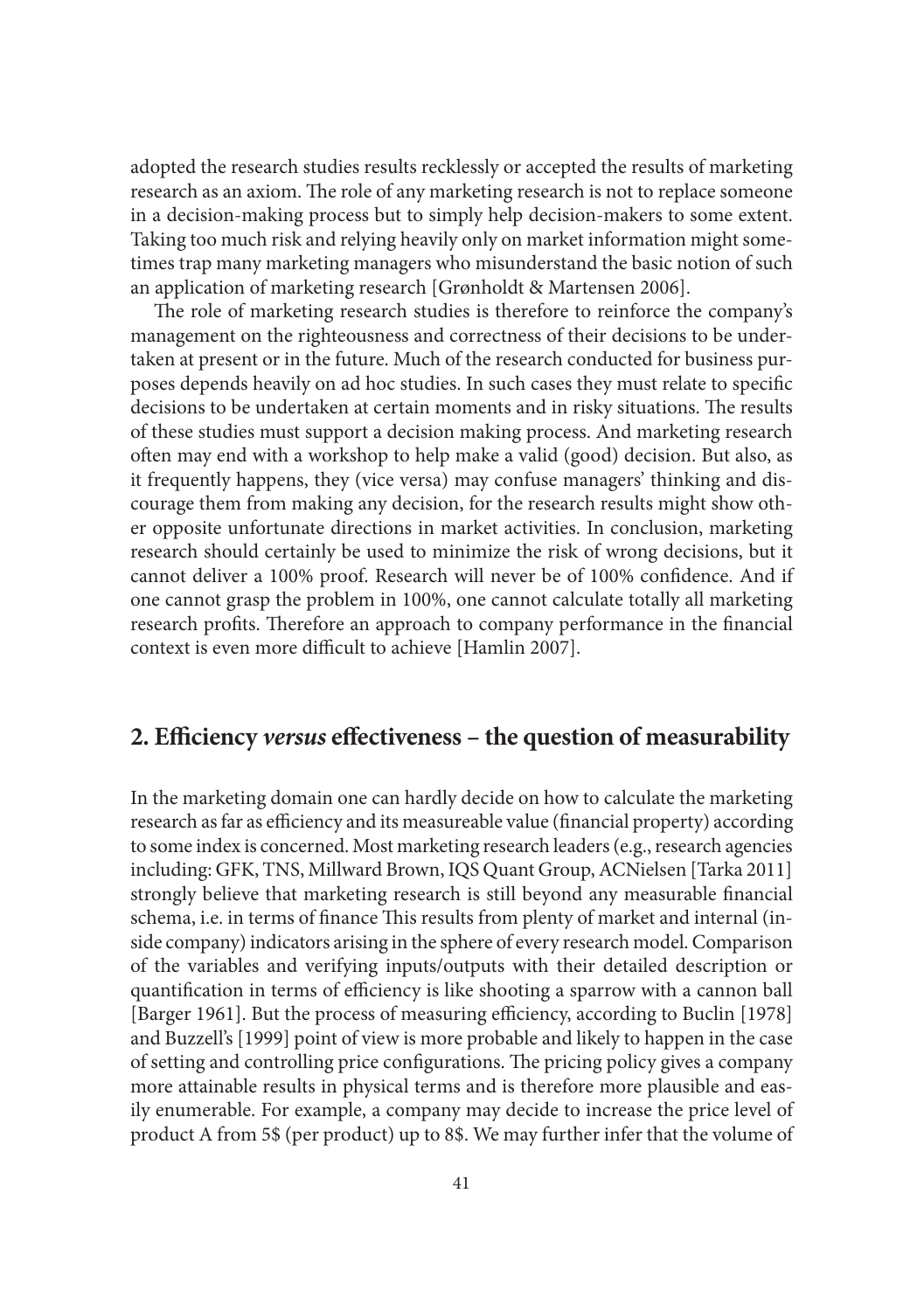purchasing would produce two simple results: option 1) *greater* or option 2) *lower* volume of sales which would further affect in a natural way the company's financial standing. As a result, we are dealing with a simple interactive situation where we obtain the stimulus (inputs) and the response (outputs). The design and formulation of ratio including different price levels (denoted here as numerators) and sales results (as denominators) will be feasible and discernible for any researcher.

In contrast to price and sales results evaluation, if we now decided to conduct research on the product, we should employ numerous factors (e.g., product components) which affect (or are rather associated with) a product. Product research efficiency analysis would then be based on various levels of the product evaluation, and hence it would be beyond the scope of any efficiency measurement at all [Kaplan & Norton 1996]. Such being the case, there is only one solution or dimension to be accepted as far as the marketing research measurement is concerned, i.e. *effectiveness* of the research with all its effects. And because the efficiency is beyond any reasonable measurable schema, in this article we focus on a few aspects of marketing research effectiveness. In that sense, we assume that effectiveness will be a more appropriate target of our investigations which will reflect the degree to which objectives are achieved and the extent to which targeted problems are solved. In contrast to efficiency, effectiveness is determined without reference to costs and, while efficiency means "doing the thing right", effectiveness means "doing the right thing" [Odeck 1993].

# **3. Complete** *versus* **partial marketing research effects**

Obviously marketing research studies do not bring or cause complete direct causal effects. Executive power is strongly grounded in the decision area that is directly pertaining for example to sales or promotions, - which a company will carry out based on the information delivered. Hence marketing research is not just a question of decision in itself. Without "executive power" it has very little chance to impact or prove its final result. But still marketing research does serve decisions at various levels of an organization.

Marketing research reflects therefore partial indirect effects when someone tells somebody something and someone else does it. It is usually difficult to find measurable sense of marketing information and its meaning for a company in a thicket of the system of interdependencies affecting the final – marketing results. A number of different parallel equations to be solved always appear in the course of marketing research program from completion to recommendation, and further made decision-action in marketing-mix,. And often marketing research studies may only slightly indicate validity of the decision, but they never provide a complete solution. Company managers for some reasons may decide to take the opposite stand,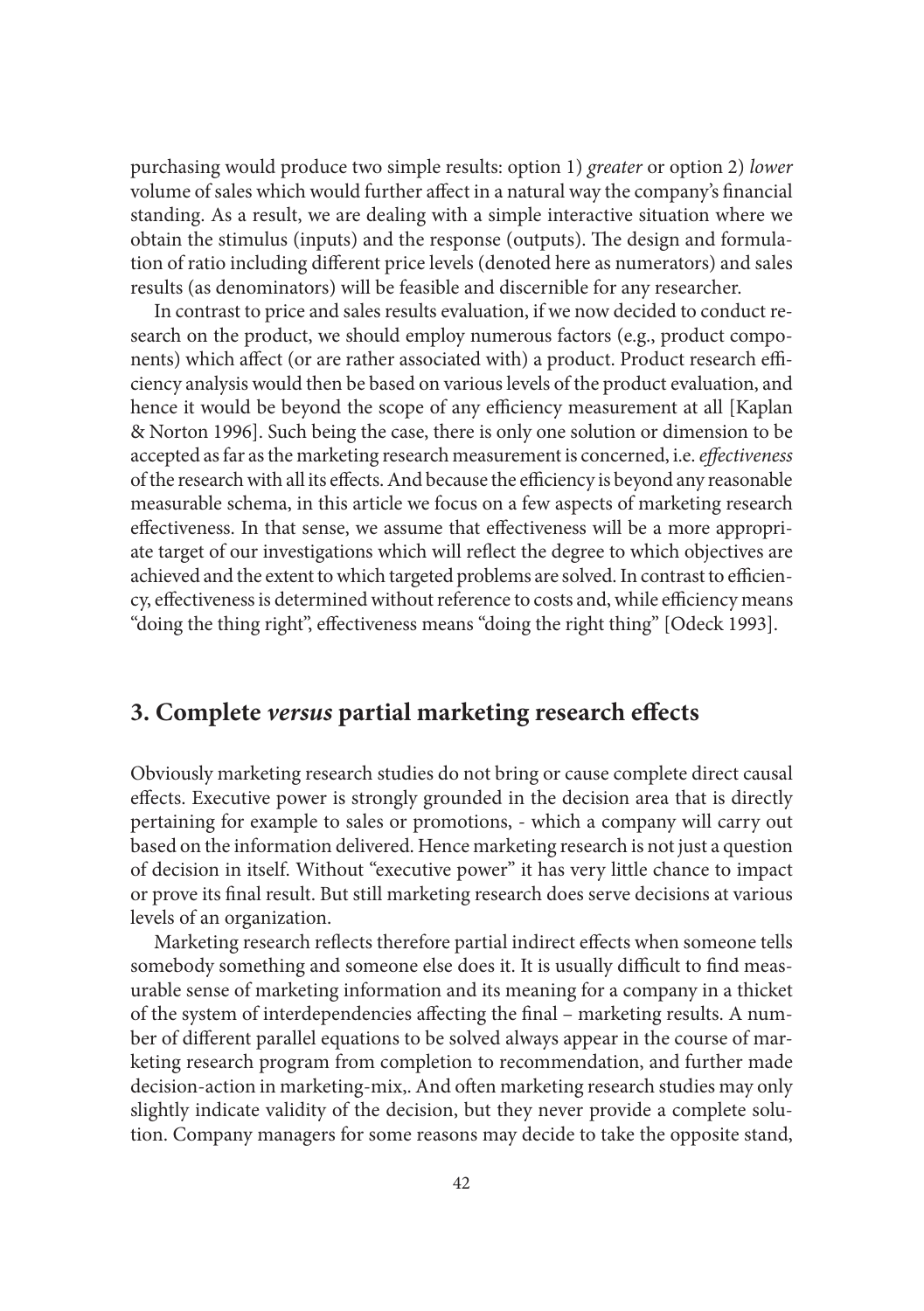and often it turns out that they are right. Usually these are large companies, such as Unilever, Mars, Procter & Gamble, Johnson and Johnson, Henkel, etc., for the success of which, not only the information (from marketing research) plays a key role, but also vast experience of managers, history and know-how of the company. Nevertheless, in these companies marketing research is treated as a priority. As a result, marketing research will be for the modern world of marketing and business a kind of routine path to follow. It is a necessity, but not the only option which determines the future of the company and its success [Bonoma & Clark 1988].

# **4. Methodology**

In order to find determinants of marketing research effectiveness, an empirical research was conducted between July–September of 2010 on a deliberately (not randomly) selected sample of companies running their business activity in Poland<sup>1</sup>. At the beginning of the study we adopted database including 3,500 companies, however, due to the criteria of recruitment and analytical requirements – there were only 250 units classified. The sample in general included respondents in charge of the following positions: 1) President, 2) Managing Director, 3) Head of the Department of Marketing Research and Marketing.

The research process was conducted in two consecutive stages. In the first phase, representatives of the selected companies received a letter of invitation explaining the object of the study. In the second phase, after the initial contact was made, the respondents who were invited and agreed to participate in the study, were directed to an appropriate web page "Qualtrics" on which survey questions were placed. Each question included in the questionnaire, was scaled on a 5-point Likert scale, where the extreme values had the following meaning: [1] – *"strongly disagree"*, [5] – *"strongly agree"*. Each respondent also received his/her own personal login number and password to complete the survey online.

Having based on several questions – not exceeding 15 minutes of the respondent's spare time – we considered mainly answers from the sample including only firms belonging to group A, i.e. implementing marketing research (44% of all respondents) (Figure 1). And according to the criteria of selection of the respondents – we chose those who did not have less than 4 – year – work experience in the field of marketing research (Figure 2). Most of the respondents in group A also held a university degree (Master's degree – 47%) and 25% – have completed MBA, 14% could be proud of a doctoral degree.

 $^{\rm 1}$  The sample was not representative (and thus one cannot generalize results of empirical research over the population). However these results have a cognitive value.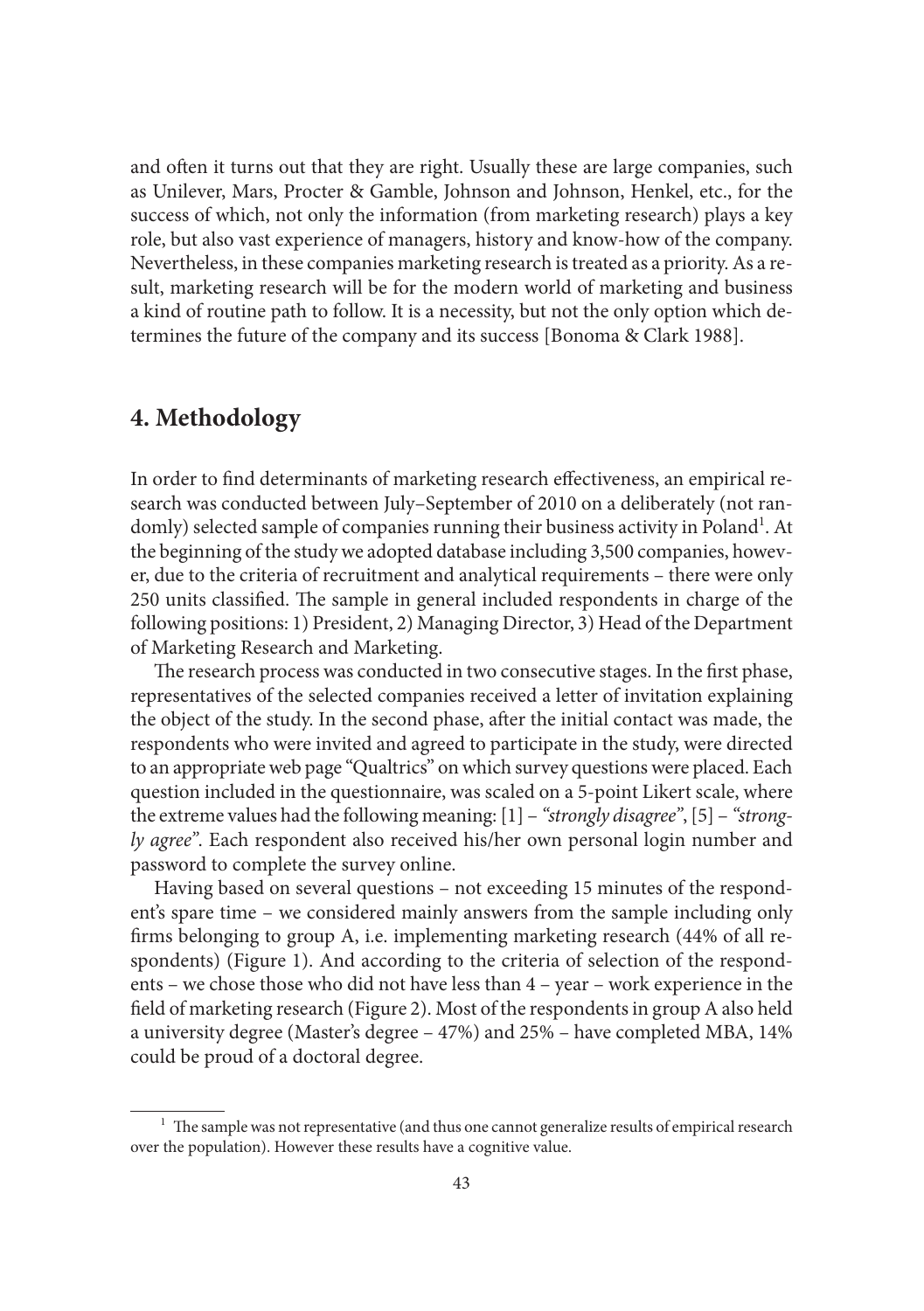

#### **Figure 1. Implementation of marketing research in the company**

Source: Author's own construction based on empirical research,  $n = 250$  (total sample) according to the following split: Group A – implementing marketing research (110 units, 44% of all respondents) and group B – not engaged in any kind of research (140 units, 56% of all respondents)



**Figure 2. Number of years spent in marketing research area and level of education** Source: Author's own construction based on empirical research and preselected respondents drawn from group A, at  $n = 110$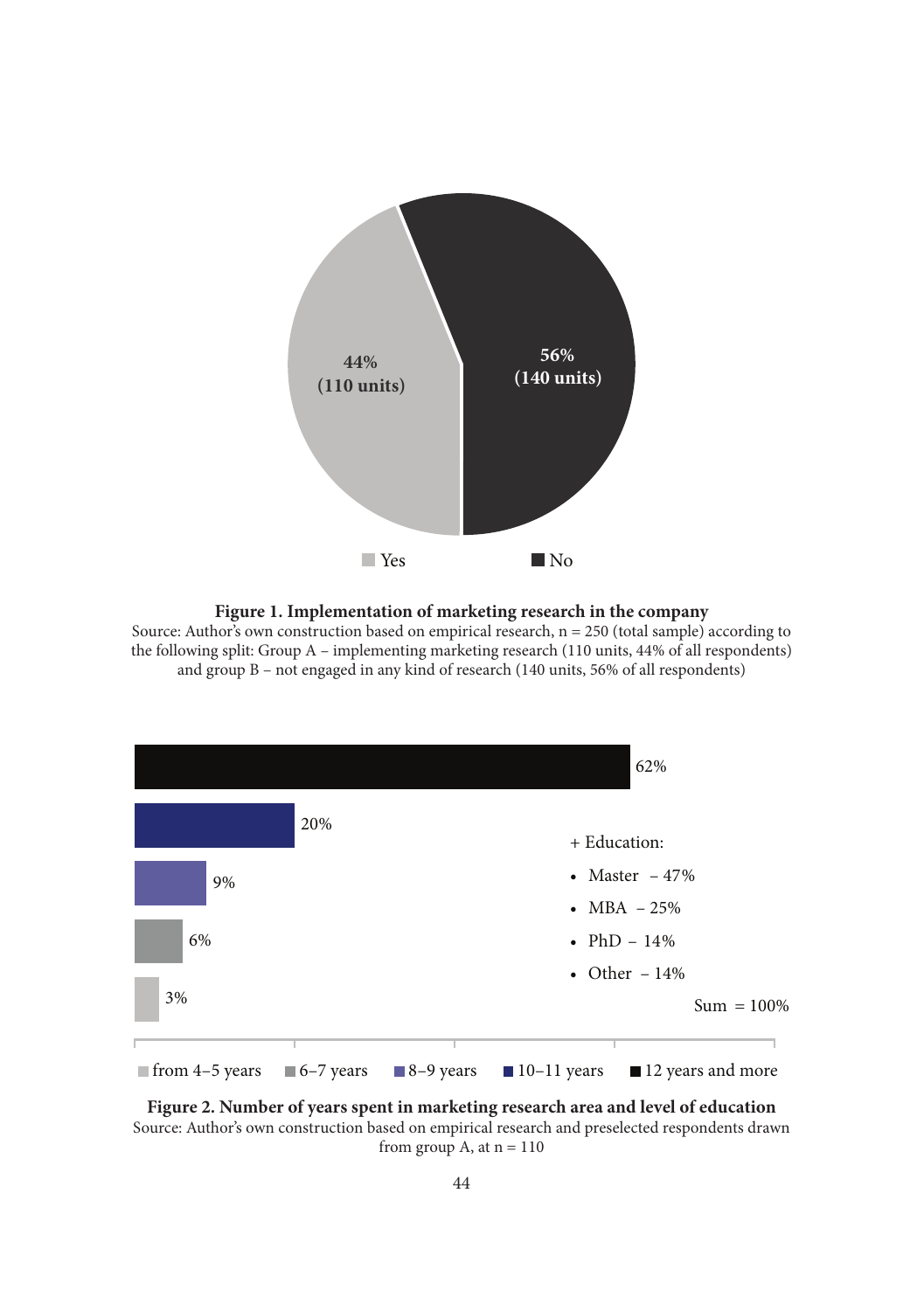# **5. Determinants of marketing research effectiveness**

### *5.1. Management's attitude*

In many companies management generally regards marketing research as short-term costs with no documentable effect rather than long-term investments. Therefore, the research effectiveness function has been of low interest to top management in the long run. But if, on the contrary, a return on marketing investment could be possibly documented, the role of research at both an organizational and a top managerial level would be significantly strengthened. If not, marketing research will certainly continue to be marginalized, as proved by many organizations (see Figure 1). Companies which respect or otherwise rely on marketing research are those with a strong formal and comprehensive measurement system and with the knowledge of advanced research methods and techniques, enjoying simultaneously a higher support of CEOs.

Moreover, organizations that are marketing research effectiveness-oriented entrust it not only to one group within the company structure but put it across the entire organization. They manage effectiveness as an organization or enterprise and furthermore bet their future success on effectiveness, that is - in marketing research. In retrospect, marketing research appears very logical and rational. Thus adoption of effectiveness in marketing research requires changes in: *culture, behavior,* and *skills* of numerous employees. Such changes do not happen by accident; they must be led by senior marketing executives with passion and satisfaction.

As a result, a turning point for the success of research and its further development into effectiveness is primarily grounded in managers' awareness of its importance. One of the researched companies, Procter and Gamble, for example, has many great global brands because the company puts a great emphasis on both absolute understanding of the customers and, simultaneously on awareness of research effectiveness. In this type of company, marketing research is like air for each person to breathe. And the greater experience and knowledge a manager obtains or has already gained in the field of research, the more he/she will proclaim that research culture inside the company and the more effective the research will be. In addition, depending on the position of a marketing research analyst in the company – i.e., in its organizational structure, we can infer about the role and effectiveness of marketing research for the company in general. If for example we deal with a researcher/ analyst, who directly reports study results to the CEO, then his/her position indicates a huge importance attached to research in general.

## *5.2. Macro and microeconomic factors*

Environmental conditions are typically included as main but usually are part of the unobserved effects interacting with marketing research effectiveness. For example,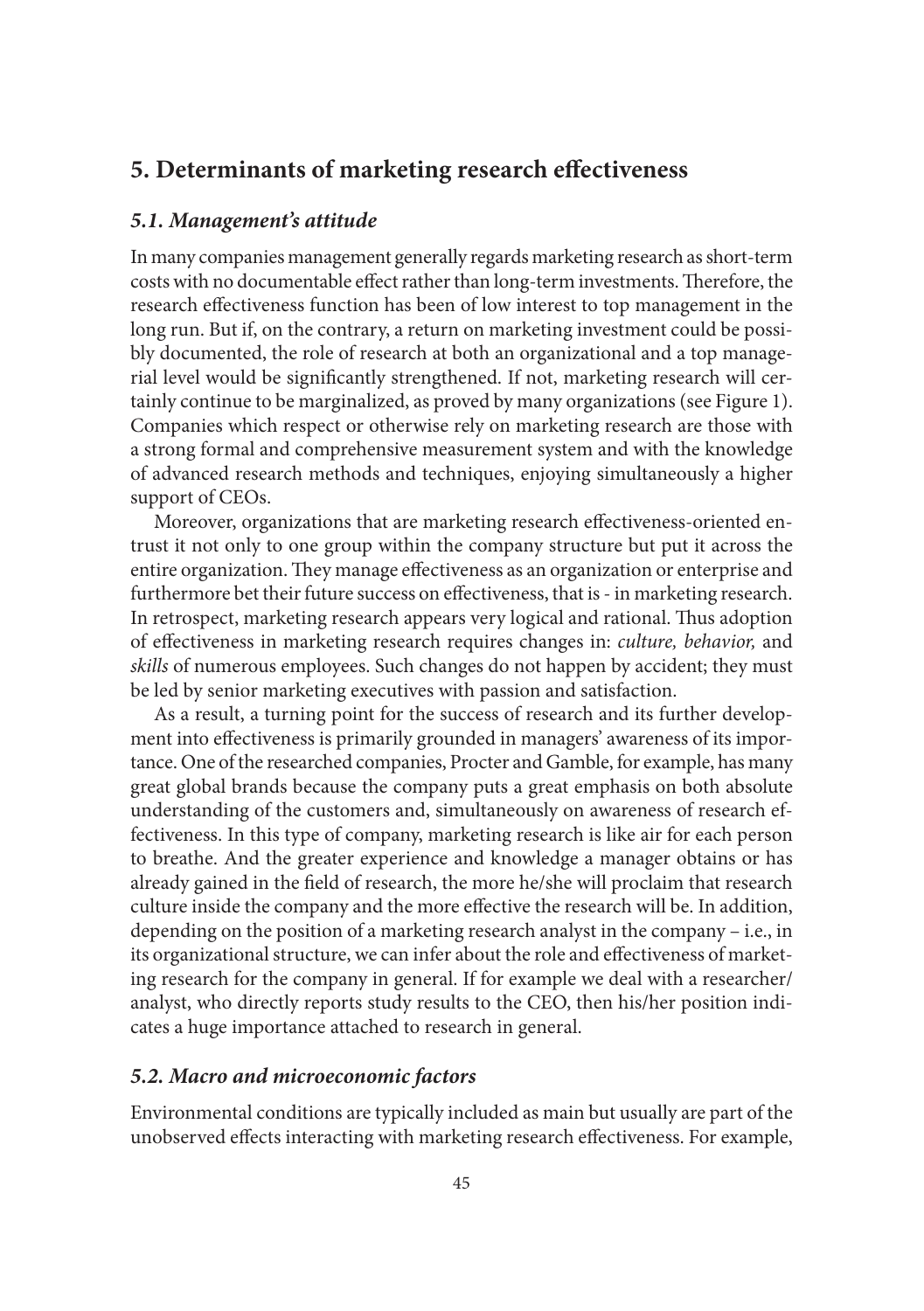one may control and adjust timely all actions in the research process and respectively in the research results, but **economic** or **social fluctuations** might distort these interactions. What about the fact that someone had a nice concept for a business or market strategy derived from the marketing research information-knowledge, if the crisis occurred? And in macroeconomic conditions, external or mediating factors, assuming grand trends in the economy and society as a whole, and smaller structures which characterize specific industries, have their indirect impact on companies' existence.

At the macroeconomic level there is a fierce competition within the organizations' **industry** that has a strong impact on marketing research effectiveness. And definitely organizations within highly competitive industries have higher effectiveness levels. If not, they would simply lose ground to their competitors. It is partly due to the reason that in high-growth industries, companies are more attractive to managers, and thus tend to attract a higher caliber of management or analytical skills. Also timing of a firm's **entry into the market,** affects marketing research's effectiveness. Early entrants have a significant advantage over late entrants, both in terms of research knowledge, used techniques of data analysis and so on.

As far as the microeconomic factors are concerned, the companies mentioned most often: number of persons employed in the marketing research department of

**Table 1. Factors in microeconomic area affecting marketing research effectiveness**

| <b>Factor</b>                                                                  |
|--------------------------------------------------------------------------------|
| Number of persons employed in the marketing research department of the company |
| R&D company's overall intensity                                                |
| Company's marketing research expenses                                          |
| Company's technology used in research                                          |
| Quality of inputs and outputs research control                                 |

Source: Author's own construction based on empirical research.

#### **Table 2. Mediating factors in macroeconomic area affecting marketing research effectiveness**

| <b>Mediating factor</b> |                                                                                                                                                   |  |
|-------------------------|---------------------------------------------------------------------------------------------------------------------------------------------------|--|
| Society                 | culture, habits of respondents and their (approach) contribution to surveys                                                                       |  |
| Economic                | market expansion, growth, etc.                                                                                                                    |  |
| Industry                | industry structure<br>product and commodity characteristics<br>channel structures<br>industry marketing programs and marketing research practices |  |

Source: Author's own construction based on empirical research.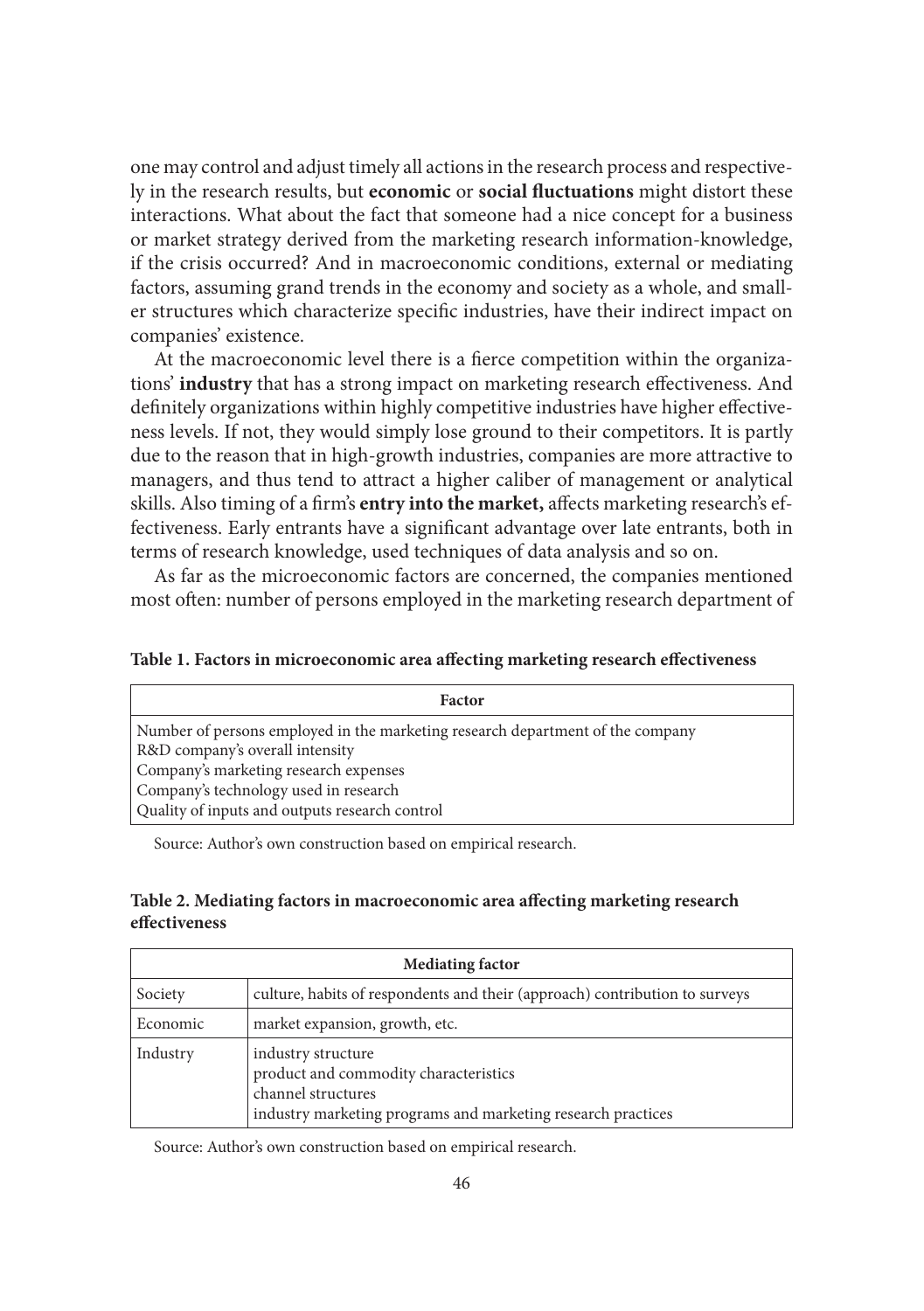the company, company's R&D overall intensity, marketing research expenses, quality of inputs and outputs of research control. And eventually **market technology** – includes innovations, such as brand new models for analyzing retail shelf space allocations, the use of self-service information terminals in stores, and "direct product profit" schemes. They all support effectiveness.

 Tables 1–2 display factors in micro- and macroeconomic terms which affect (in the respondents' opinion) marketing research.

## *5.3. Diagnostic and evaluative research*

According to our research, diagnostic research instruments are mainly intended to help companies understand where a firm stands at which moment and how it got there. Otherwise in marketing research we would possibly ask a question: why did we reach such levels of effectiveness? By contrast, evaluative instruments are used for research performance appraisal, for example, with the research back-up a company may answer the question – what or why were the resulting sales so low or so high after we had conducted marketing research?

Evaluation is usually undertaken in companies (as mentioned previously) with a strong marketing oriented organizational structure and culture, in which research is treated as a kind of priority. Sometimes it is even considered to be a "return on investment", where the effects should be discernible after some time - that is after the conducted research. In evaluation studies, companies do not only plan and carry out marketing research activity, but increasingly try to generate new ideas for new marketing solutions, learning by experience and finding cause-and-effect interactions. For example, when selecting new office branches (Banks such as: mBank, City Bank) or locations of new investments (e.g., construction of hypermarkets - Tesco), they no longer search for a diagnostic research, but more often, they conduct far and wide evaluations. These types of companies are rather globally oriented corporations than locally organized small firms.

## *5.4. Short and long-term research*

A short-term approach is generally used by constituencies within the firm, usually within the marketing department. Some companies want to simply capture only immediate or short-term results from marketing research. Short-term marketing research studies unfortunately assist a company only in making effective decisions in the short run, e.g., on the choice of product packaging, selection of advertisement, or change in taste for particular product characteristics (such as ice cream, candy, washing powder, etc.). For example, let us assume that a problem may be explored and some new marketing communication path and channel of distribution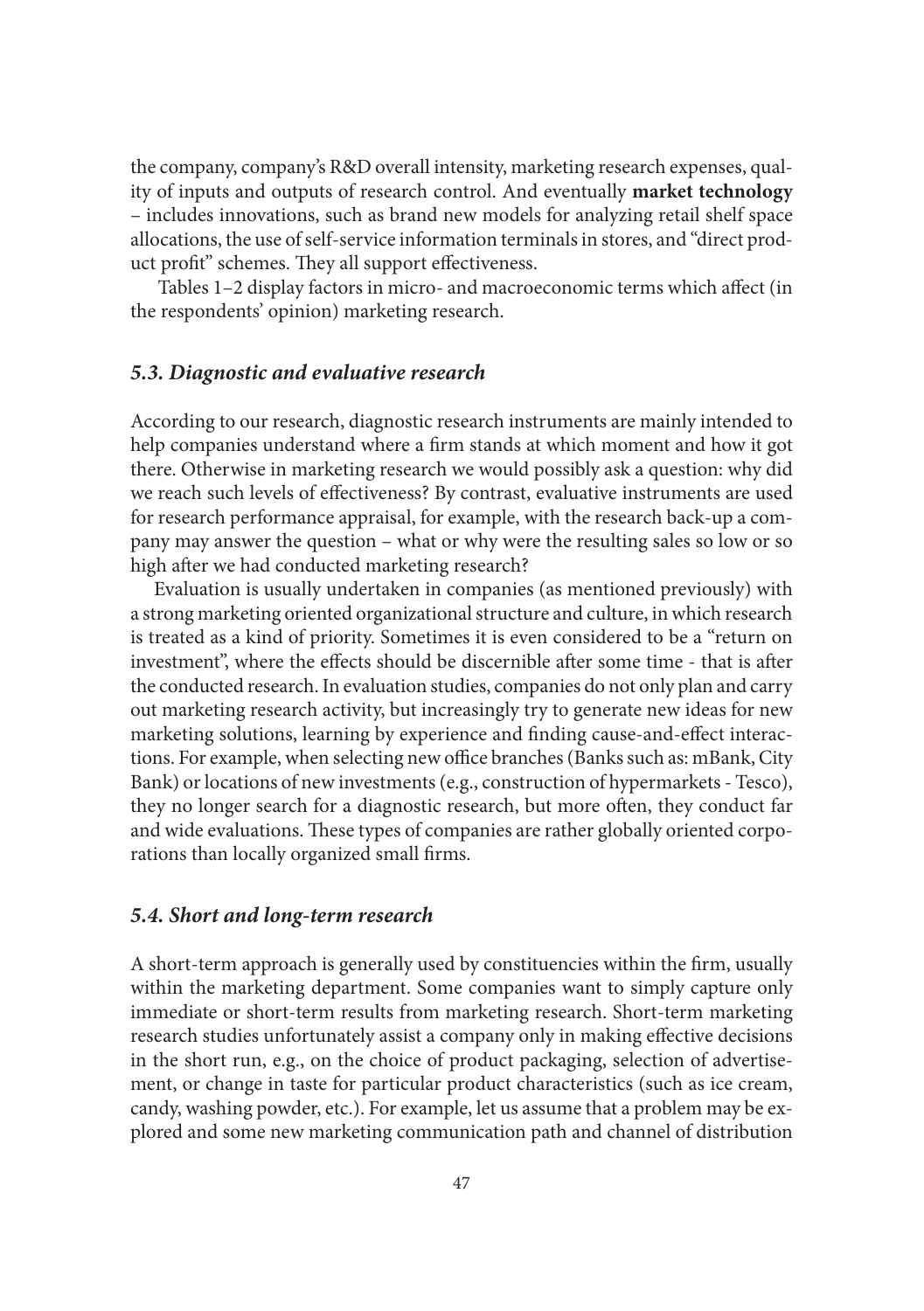may be prioritized by which the company will launch its product onto the market. Still short-term studies do not help a marketing department to solve strategic problems in the company.

Other studies are based on long-term, forward looking oriented research. They are used by managers to assess the future. While describing the current situation in short-term is useful, knowing where things are headed in the next stage (based on long-term research) is critical for them. Observation of the pattern of changes becomes relevant. Strategic problems, such as: market size, product sales in selected categories, behaviors, perceptions and values of customers are part of longterm research studies. Longitudinal studies describe and catch interesting trends and ideas under which the marketing strategies of companies can be constructed. Longitudinal studies are related to a long-term process of collecting data and information. In our study less than 30% of companies in the sample chose this option. Out of 30% of companies implementing such strategic research studies, - the largest ones (as far as the industry type is concerned) belonged to FMCG industry<sup>2</sup>, pharmacies, banks, supply-chain, and telecoms. For them, the long-term marketing research is a way for running reliable business. The long-term research (which usually takes from one to two, three or even more years) brings them added value for their strategies to be effectively constructed on the reliable and valid information derived from effective marketing research.

## *5.5. Size of organization*

A final determinant to be mentioned here relates to the **size of an organization**  (with at least more than 300 employees for a local company carrying out an activity as a branch in corporate worldwide structures). The size plays an important role in the process of obtaining marketing research effectiveness. In large companies marketing research is often part of the complex marketing strategy and is precisely planned in the financial budget. By contrast, in small companies this type of orientation is still rare. Large companies have huge research facilities and generate

<sup>&</sup>lt;sup>2</sup> FMCG market is a well measurable market, in terms of customers' surveys, telemetry and so on. In this type of industry there are visible not only well established standards for research, but inspirations derived from a permanent source of data that provides companies a historical continuity and possibility to screen the market and thus to increase the research effectiveness. The data is periodically refreshed, ensuring companies a comparison of the results and the appropriate adjustments in their marketing policy. Usually long-term studies such as customer panel households provide a continuous verification of behavior, habits, attitudes of customers (in addition to the basic socio-demographic information), - under which one can figure out why in a particular month in comparison to the previous one, - the household bought less brands, what happened, or why the household reduced the frequency of purchase, why it bought more, but another brand. For companies, to set a target market, long-term studies allow to define marketing objectives and marketing-mix instruments more precisely.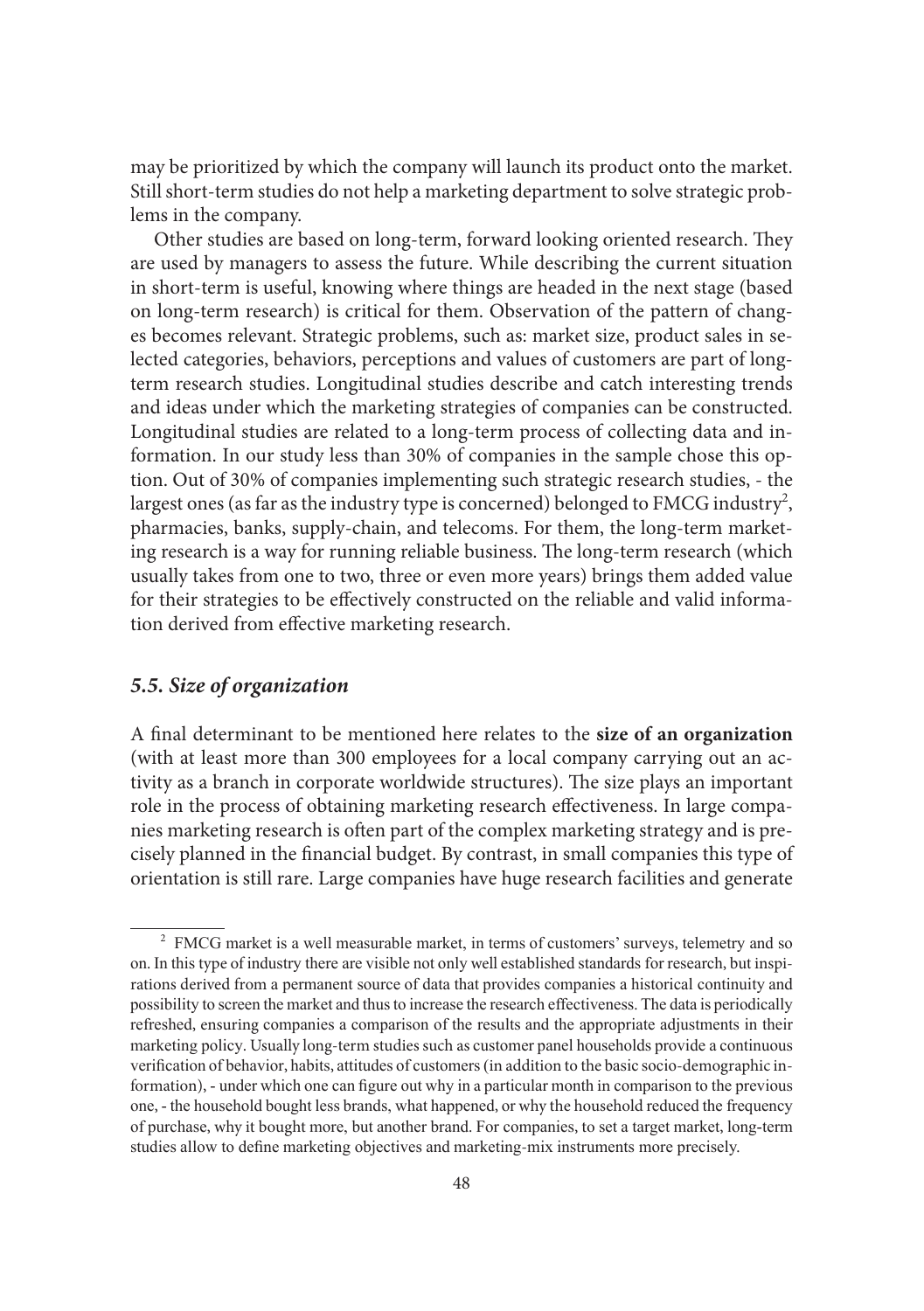a higher level of knowledge in the field of research. They have different types of certificates, and well-arranged organizational structures with separate marketing research departments reporting directly to CMOs or CEO's. They also know how to move in the sphere of marketing research and navigate its complex process. More importantly, they allocate considerable funds (huge financial resources) from their budget for special innovative, new research methods and techniques. Big firms also have a better way of communication and express their information needs across their own organization and in cooperation with research agencies, which obviously yields a higher level of marketing research precision in the obtained results and simultaneously – higher effectiveness. Internal interdisciplinary departments work together as research teams. In short, the larger the organization, the greater the investment in marketing research company's budget, and, simultaneously, the higher accuracy in the sphere of research effectiveness.

# **Conclusions**

Marketing research effectiveness must be perceived and treated seriously in times of fierce competition. This topic should be controlled and supervised by many companies that care for their future and success on the market. At present, research cannot be based on efficiency grounds because it is not considered as a revenue-generating function in itself. Marketing departments know it well when they face problems associated with selection of the right input to output data variables used in a comparative analysis. However, these nagging problems can be solved if companies and top management reverse their investigation of marketing research objective by turning it into effectiveness, although it does not always provide sufficient documentable effects. Marketing research must therefore forget the financial context and stay on non-financial principles that are strictly pertaining to the area of effectiveness.

## *References*

- Barger, H., 1961, *Measuring Productivity in Marketing*, in: *Proceedings of the Business and Economic Section of the American Statistical Association*, ASA, Washington pp. 80–104.
- Bellenger, N.D., 1979, *The Marketing Managers View of Marketing Research*, Business Horizons, June.
- Bonoma, T.V., Clark, B.H., 1988, *Marketing Performance Assessment*, Harvard Business School Press, Boston, Massachusetts.
- Bucklin, L.P., 1978, *Productivity in Marketing*, American Marketing Association, Chicago.
- Buzzell, R.D., 1999, *Market Functions and Market Evolution*, Journal of Marketing, vol. 63, pp. 61–63.